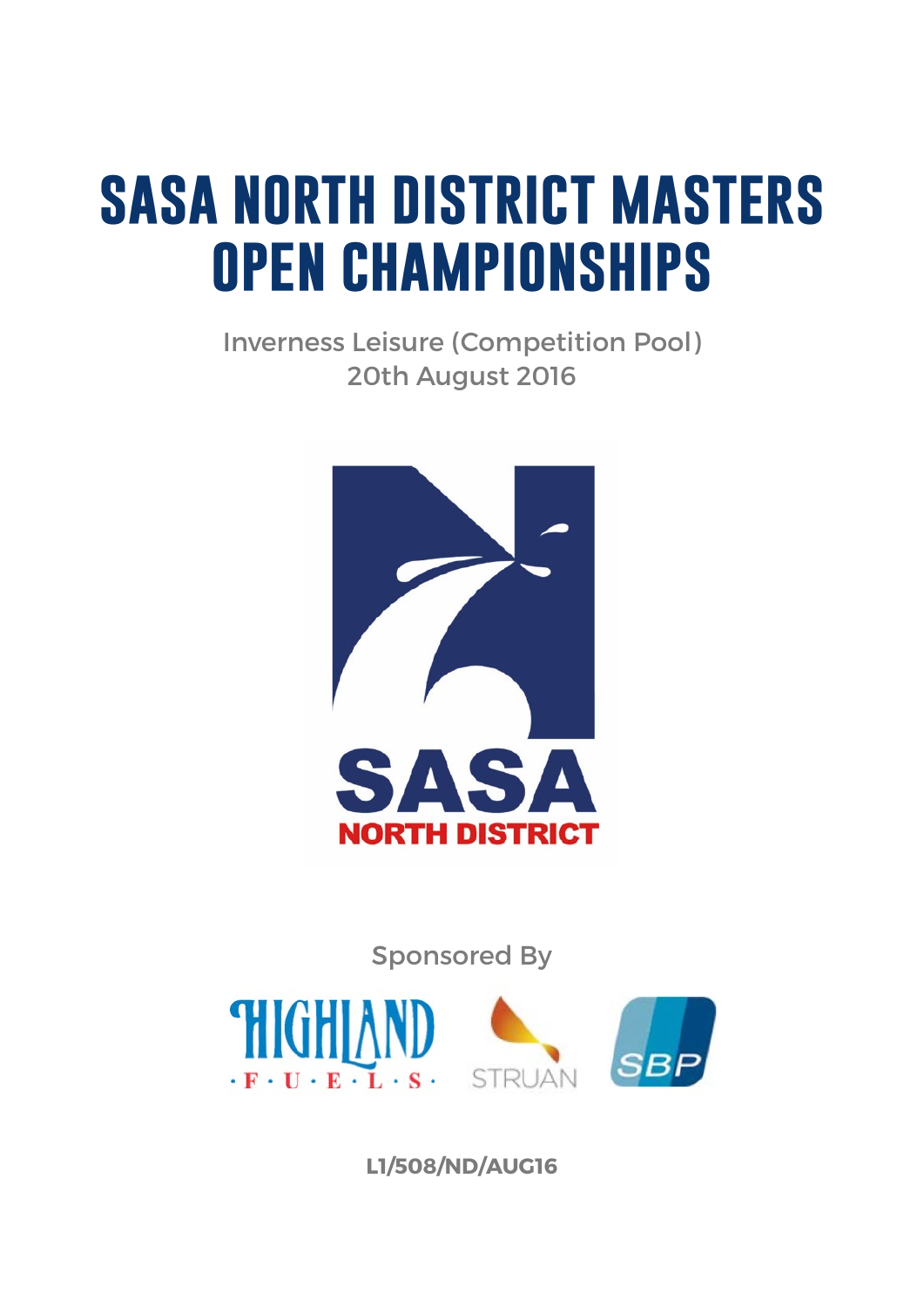# **INTRODUCTION & WELCOME**

**he North District Masters Committee is delighted to welcome you to the 2016 North District Masters Open Championships Information Booklet. T**

We'd like to invite you to our first Masters Meet which is being held at an excellent facility at the 8-Lane Inverness Leisure (formerly the Aquadome) Competition Pool which has recently undergone a major refurbishment including the installation of a state of the art timing system and FINA approved track start diving blocks. There are over 300 seats in the stand allowing plenty of space for swimmers and spectators alike. This is the best facility available to Masters Swimmers in Scotland outside of the National Championships.

Inverness is easily accessible via the A9 from the south, A96 from the east and A82 from the west as well as rail links from Aberdeen, Dundee, Edinburgh and Glasgow. It is a busy period in Inverness and we suggest you look to secure accommodation early to ensure you get the best deal.

The 2016 North District Masters Open Championships gives swimmers an opportunity out with the national championships to compete in a 400 IM and will also allow teams to compete in the 4x100m Medley Relay event. If your club doesn't have enough swimmers attending to form a relay team, but you would still like to take part, then you will have the opportunity to form an ALL-STAR relay team. These ALL-STAR relay teams will not be able to claim any prizes. However, it will allow swimmers whose club do not have enough competitors to make up a relay team and the opportunity to take part.





Top: Inverness Leisure Competition Pool and Spectator Area. Above left: FINA Approved track start diving blocks. Above right: View of Competition Pool and electronic board.

The North District Masters Committee also invites you to attend the Ceilidh and Awards Evening after a successful day's competition at the Chieftain Hotel where we will celebrate the day's swimming into the wee hours.

Thank you for supporting the 2016 North District Open Masters Championships and we look forward to welcoming you to Inverness on 20th August.

We'd also like to thank our sponsors Struan, Highland Fuels and SBP for their support to bring this event to the Scottish Masters circuit.

Best Regards,

#### **SASA North District Masters Committee**



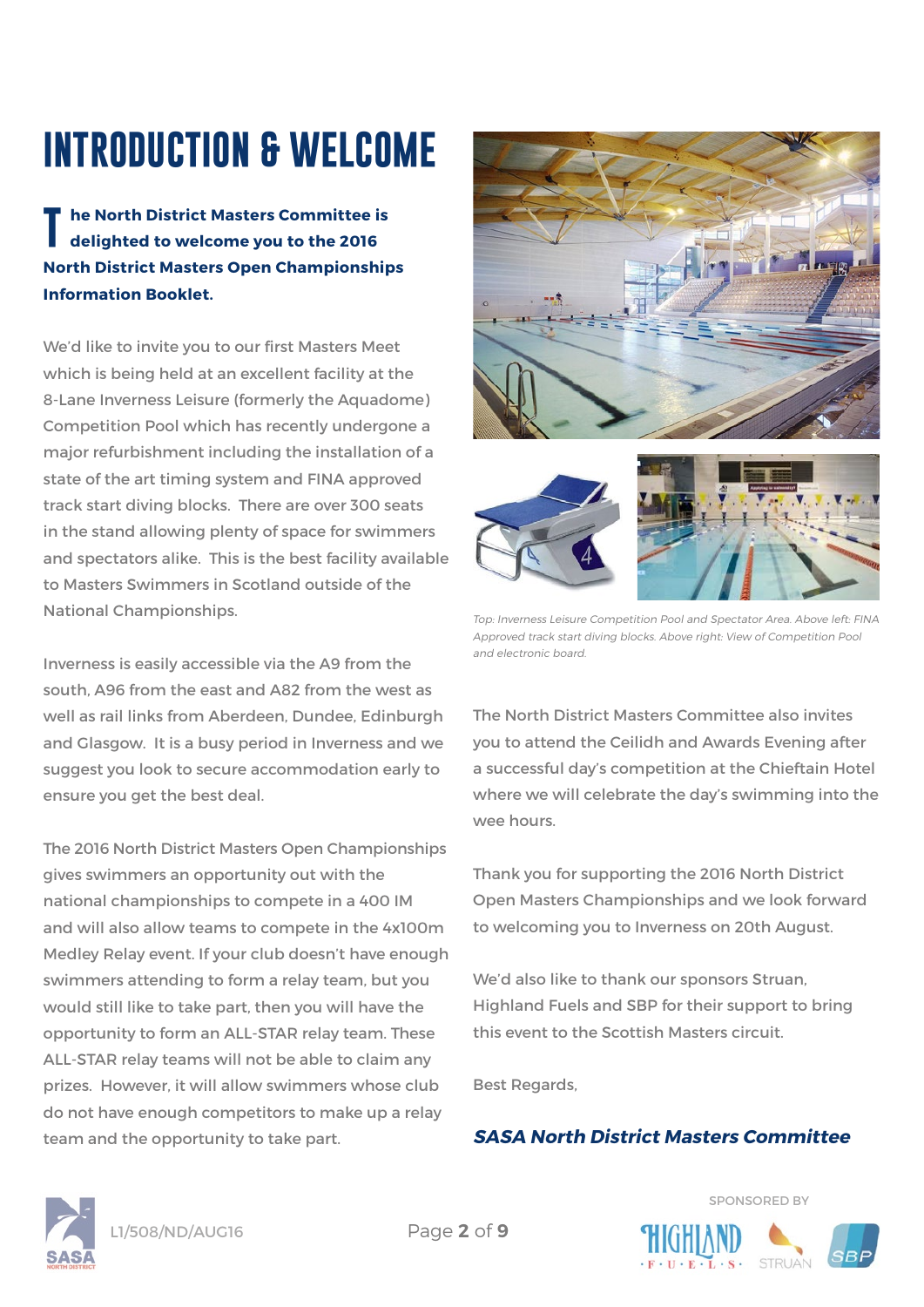# **MEET INFORMATION**

### **DATE: 20th August 2016**

**VENUE: Inverness Leisure, 8 Lane Competition Pool (2m Depth)**

## **Individual Events**

| <b>Individual Medley</b> |                                  | 100m 200m 400m |  |
|--------------------------|----------------------------------|----------------|--|
| Freestyle                |                                  | 50m 100m 200m  |  |
| <b>Butterfly</b>         | 50 <sub>m</sub> 100 <sub>m</sub> |                |  |
| <b>Backstroke</b>        | 50 <sub>m</sub> 100 <sub>m</sub> |                |  |
| <b>Breaststroke</b>      | 50 $m$                           | 100m           |  |

#### **Relay Events**

Mixed 4 x 100m Medley Relay

Mixed 4 x 50m Freestyle Relay

#### **Age Groups**

| $100 - 119$ | $160 - 199$ |
|-------------|-------------|
| $120 - 159$ | $200 +$     |

#### **Age Groups**

| X            | G         |  |  |
|--------------|-----------|--|--|
| $18 - 24$    | $55 - 59$ |  |  |
| A            | н         |  |  |
| $25 - 29$    | $60 - 64$ |  |  |
| B            | ı         |  |  |
| $30 - 34$    | $65 - 69$ |  |  |
| $\mathsf{C}$ | J         |  |  |
| $35 - 39$    | $70 - 74$ |  |  |
| D            | K         |  |  |
| $40 - 44$    | $75 - 79$ |  |  |
| E            | L         |  |  |
| 45 - 49      | $80 - 84$ |  |  |
| F            | $M+$      |  |  |
| $50 - 54$    | $85+$     |  |  |

### **Entry Fees**

to Awards Ceilidh

| <b>Entries Open on 3rd June 2016</b>                  |     |
|-------------------------------------------------------|-----|
| <b>Individual Entry</b><br>up to 5 swims and a ticket | £25 |

| <b>Additional Swim(s)</b>                            | £5  |
|------------------------------------------------------|-----|
| <b>Relay Entry (per team)</b>                        | £6  |
| <b>Ceilidh &amp; Awards Evening</b><br>(ticket only) | £12 |

**Closing Date for entries is 4th August 2016 (late entries may not be accepted).**



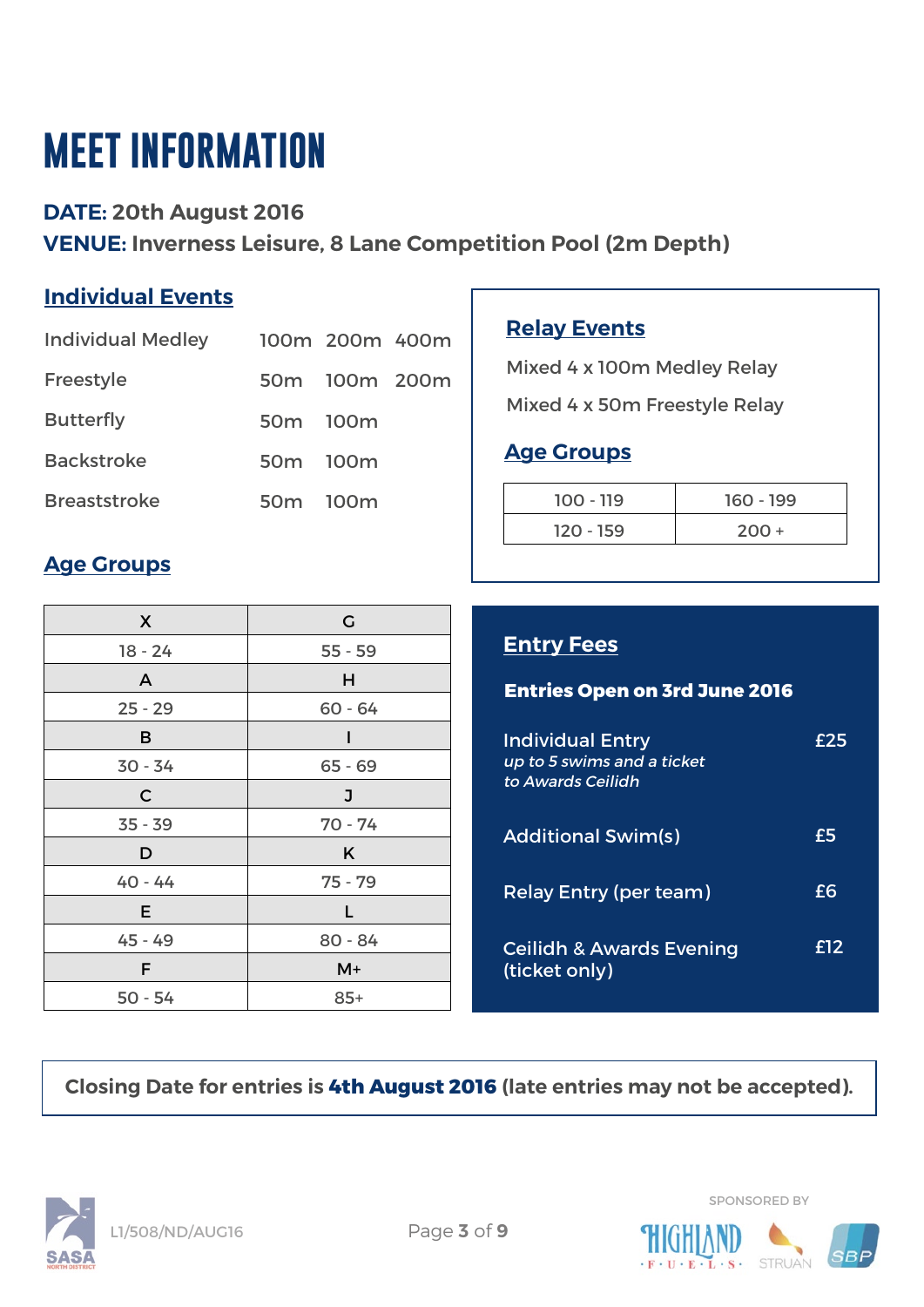# **MEET PROGRAMME**

| Warm Up: 08:45 - 09:35        |                                     |  |
|-------------------------------|-------------------------------------|--|
| <b>Session 1 Starts 09:45</b> |                                     |  |
| 101                           | Mixed 200m Freestyle                |  |
| 102                           | Mixed 100m Individual Medley        |  |
| 103                           | <b>Mixed 50m Butterfly</b>          |  |
| 104                           | <b>Mixed 100m Backstroke</b>        |  |
| 105                           | <b>Mixed 50m Freestyle</b>          |  |
| 106                           | <b>Mixed 100m Breaststroke</b>      |  |
| 107                           | Mixed 4 x 100m Medley Relay         |  |
| Lunch Break: 12:30 - 13:00    |                                     |  |
| <b>Warm Up: 13:00 - 13:50</b> |                                     |  |
| <b>Session 2 Starts 14:00</b> |                                     |  |
| 201                           | <b>Mixed 400m Individual Medley</b> |  |
| 202                           | Mixed 100m Freestyle                |  |
| 203                           | <b>Mixed 50m Backstroke</b>         |  |
| 204                           | Mixed 100m Butterfly                |  |
| 205                           | Mixed 200m Individual Medley        |  |
| 206                           | <b>Mixed 50m Breaststroke</b>       |  |
| 207                           | Mixed 4 x 50m Freestyle Relay       |  |

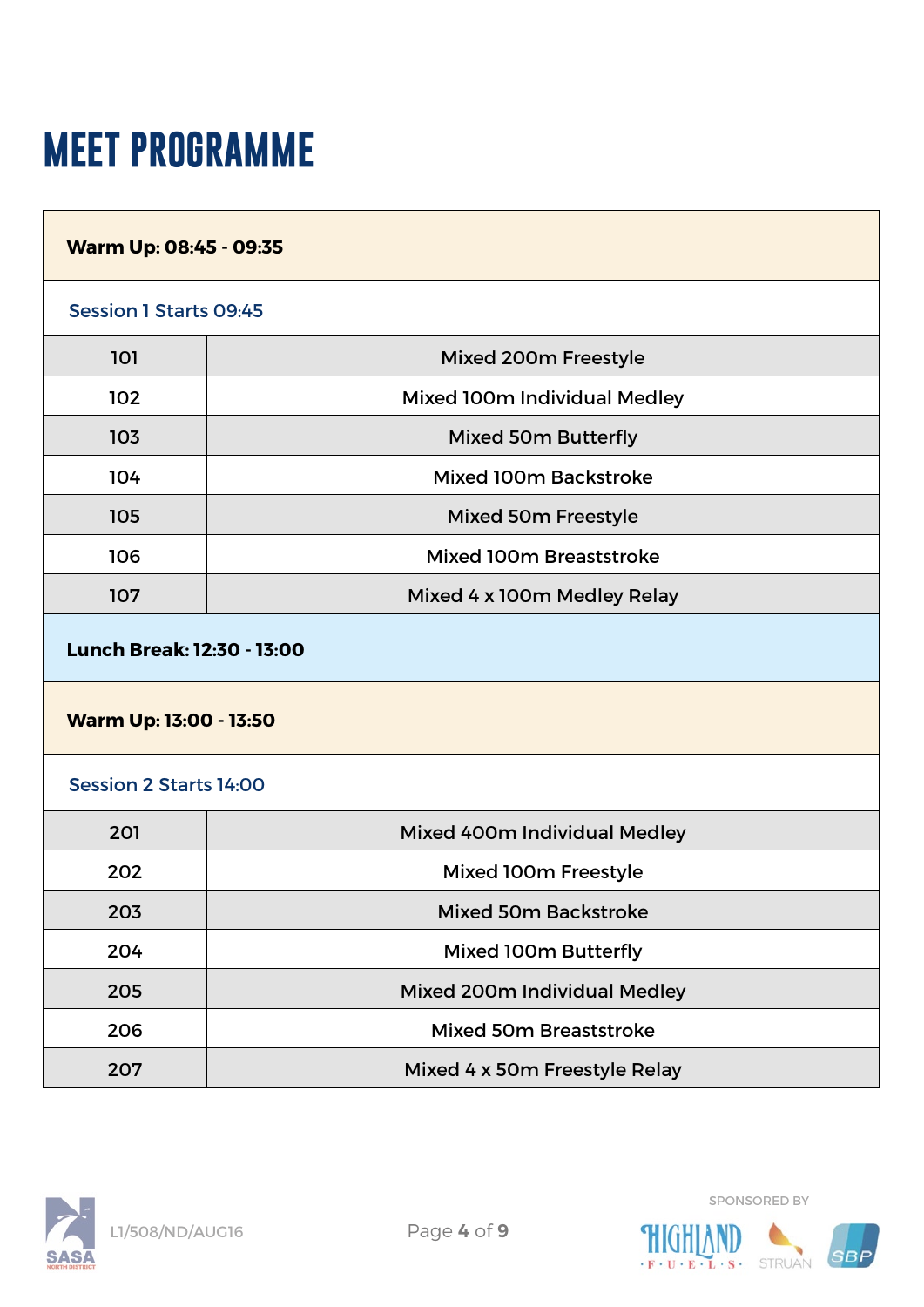# **MEET RULES**

All competitors must be a registered member of a swimming club within their national swimming governing body in line with FINA rules. All entrants must be 18 years old on 31st December 2016. Dependent on the number of entries received, the organisers reserve the right to introduce over the top starts and/or adjust the start time of the session. All events will be Heat Declared Winners in Age Classification. In each event swimmers will be seeded according to their entry time and will compete against those with similar times regardless of age or gender.

### **Scoring**

| <b>Individual Points</b> |     |     |     |     |     |
|--------------------------|-----|-----|-----|-----|-----|
| 1st                      | 2nd | 3rd | 4th | 5th | 6th |
| 6                        |     |     |     |     |     |
| <b>Relay Points</b>      |     |     |     |     |     |
| 1st                      | 2nd | 3rd | 4th | 5th | 6th |
| 12                       | 10  | Ω   |     |     |     |

The following points will be awarded for Individual and Relay placings:

### **North District Masters Age Group Champions**

The swimmer in each age group (male and female) with the highest cumulative score will be the North District Masters Champion.

#### **Medals**

North District Championship medals will be awarded from 1st to 3rd for overall age group scores. Medals will **NOT** be awarded for every event.

All Medals & Trophies will be presented at the **Scottish Decathlon**. **Ceilidh and Awards Ceremony following the Championships.** 

## **North District Masters Open Club Champions**

The club with the highest combined total of individual and relay scores will be crowned champions.

### **Age Adjusted 400 IM**

Prizes will be awarded for the best performance in the 400 Individual Medley. The awards will be made to the swimmer whose time is the fastest when compared to the average of the all-time 10 world best performances in their age group, as per the





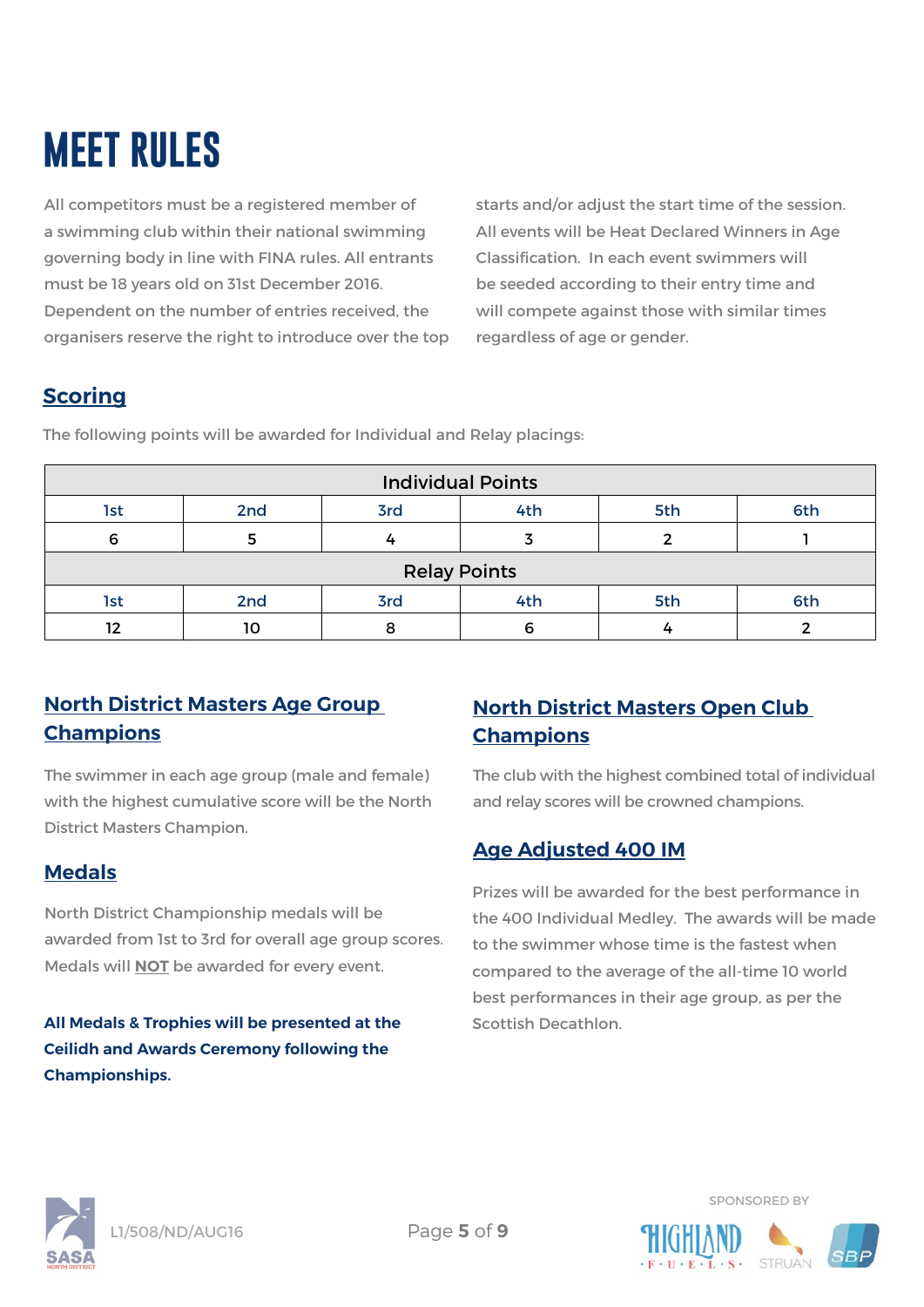# **VISITOR INFORMATION**

# **The Pool**

**Inverness Leisure, Bught Lane, IV3 5SS**



Located close to the city centre, Inverness Leisure has ample parking and is well sign posted. The facility has a café on site as well as a leisure pool with a number of flumes, climbing facilities and an ice rink nearby for a fun day out for the whole family.

### **The Ceilidh & Awards Evening**

**The Chieftain Hotel, 2 Millburn Road, Inverness, IV2 3PS**



The Ceilidh and Awards Evening will cap a fantastic day of swimming and bring the 2016 North District Masters Open Championships meet to a close.

### **Where To Stay**

The organisers recommend that you book accommodation **EARLY** so you are not disappointed as demand is high in Inverness during "peak season". This link will take you to the 10 most highly recommended hotels in Inverness from Trip Advisor - **[CLICK HERE](https://www.tripadvisor.co.uk/Hotels-g186543-Inverness_Scottish_Highlands_Scotland-Hotels.html)**.

You can also compare prices for various types of accommodation including B&B's and Guesthouses over the weekend at Trivago - **[CLICK HERE.](http://www.trivago.co.uk)**

Premier Inn West, is located a short distance from the pool - **[CLICK HERE.](http://www.premierinn.com/gb/en/search.html?searchModel.searchTerm=Inverness%20West&INNID=INVSOU&ARRdd=19&ARRmm=08&ARRyyyy=2016&NIGHTS=2&ROOMS=1&ADULT1=1&CHILD1=0&COT1=0&INTTYP1=DB&SID=4&ISH=true&BRAND=PI)**



L1/508/ND/AUG16

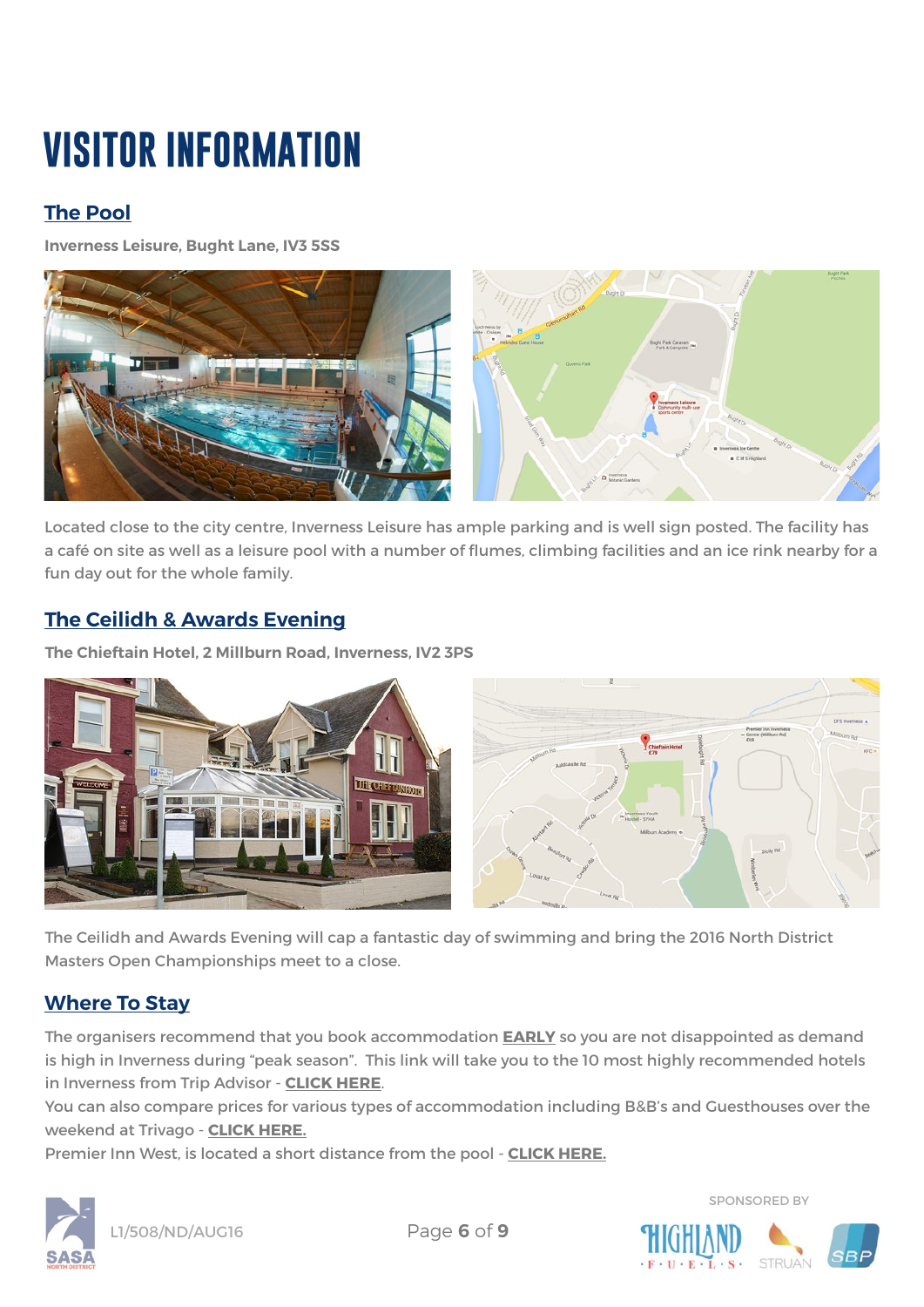# **ENTRY FORM**

Freestyle

Butterfly

Backstroke

Breaststroke

**I am attending the Ceilidh and Awards: Y / N**

Please note any dietary requirements that you may have:

**Online Entries from 4th June:<https://swimmingresults.org/events/northdistrictmasters16/index.php>**

| Times should be entered as mm:ss.hh. |      |      |      |  |
|--------------------------------------|------|------|------|--|
| <b>50m</b>                           | 100m | 200m | 400m |  |
|                                      |      |      |      |  |
|                                      |      |      |      |  |

| Item                                         | Cost |
|----------------------------------------------|------|
| <b>Entry Fee (5 Events + Ceilidh Ticket)</b> | £25  |
| <b>Additional Events (£5 each)</b>           |      |
| <b>Additional Ceilidh Ticket (£12)</b>       |      |
| <b>Total Cost</b>                            |      |

**Postal Entries to be sent to: Scott Gauld, 18F Denwood, Aberdeen, AB15 6JF Postal Entry Payment: By Cheque to SASA North District**

**IN SUBMITTING THIS FORM I DECLARE THAT THE ABOVE INFORMATION IS CORRECT AND THAT I HAVE READ, UNDERSTOOD AND AGREE TO ABIDE BY THE CONDITIONS OF THIS SWIM MEET AS OUTLINED IN THE INFORMATION PACK.**

#### **SIGNED: DATE:**

 $\cdot$  F  $\cdot$  U  $\cdot$  E  $\cdot$  L  $\cdot$  S  $\cdot$ 

SPONSORED BY

STRUAN



L1/508/ND/AUG16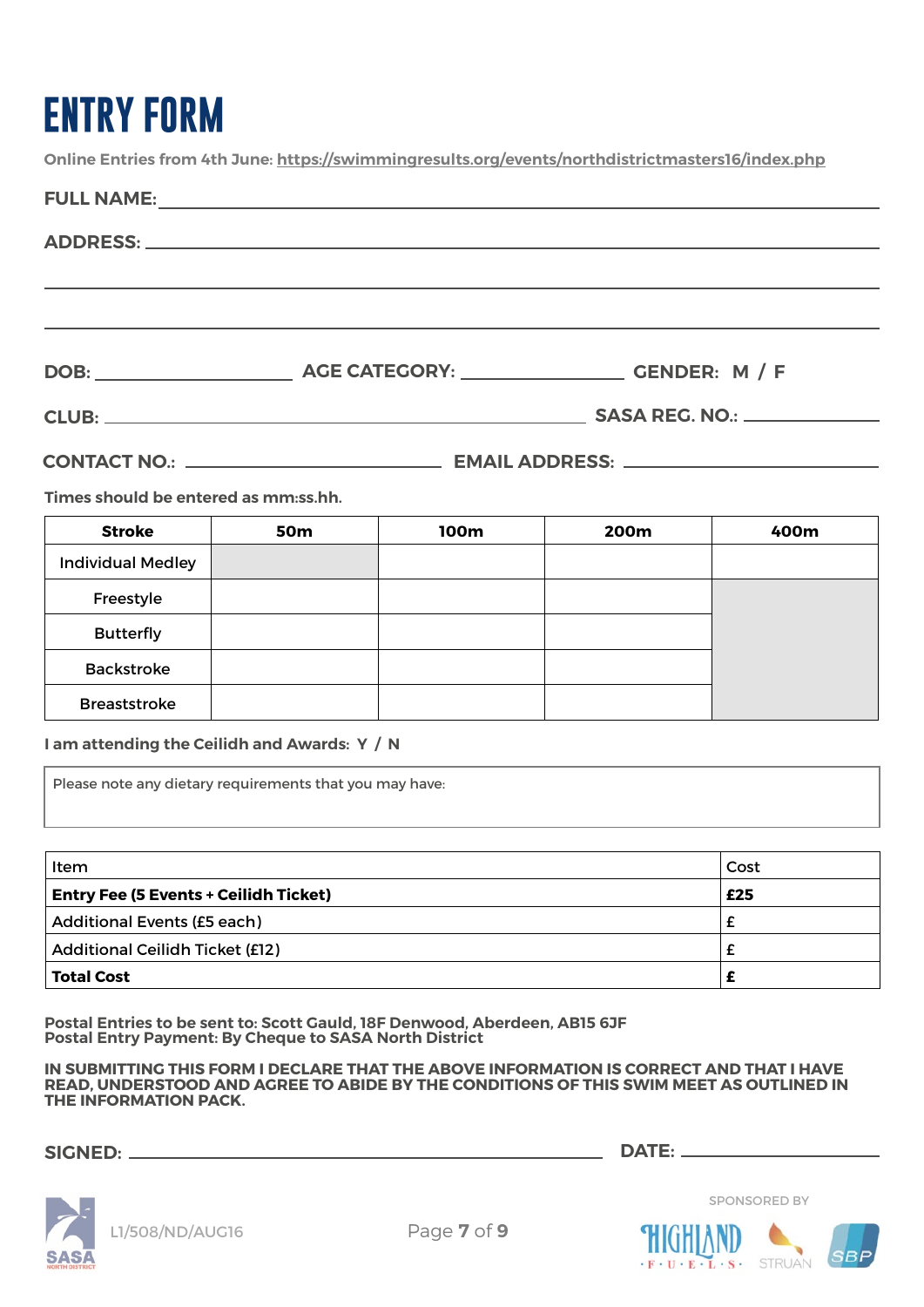# **RELAY DECLARATION FORM**

**Entries should be submitted online at:<https://swimmingresults.org/events/northdistrictmasters16r/index.php> Team lines should be submitted to the Recorders Desk prior to the start of each session.**

### **Club Entry Form**

| <b>Event</b> |                | 4 x 100m Mixed Medley Relay / 4 x 50m Mixed Freestyle Relay |                          |  |
|--------------|----------------|-------------------------------------------------------------|--------------------------|--|
| <b>Club</b>  |                |                                                             |                          |  |
| Order        | <b>Swimmer</b> | Age                                                         |                          |  |
|              |                |                                                             | <b>Age Category</b>      |  |
| $\mathbf{2}$ |                |                                                             |                          |  |
| 3            |                |                                                             | <b>Combined Team Age</b> |  |
| 4            |                |                                                             |                          |  |

#### **ALL-STAR Relay Declaration**

| <b>Event</b> |                | 4 x 100m Mixed Medley Relay / 4 x 50m Mixed Freestyle Relay |                          |  |
|--------------|----------------|-------------------------------------------------------------|--------------------------|--|
| <b>Club</b>  |                |                                                             |                          |  |
| Order        | <b>Swimmer</b> | Age                                                         |                          |  |
| п            |                |                                                             | <b>Age Category</b>      |  |
| 2            |                |                                                             |                          |  |
| 3            |                |                                                             | <b>Combined Team Age</b> |  |
| 4            |                |                                                             |                          |  |

**ALL-STAR Relays cannot earn points towards overall team totals.** 

**If you intend to enter an ALL-STAR relay then please email the meet organisers at ndmastersmeet@outlook.com.** 

**ALL-STAR Relays are priced at £6 per team, payable by cheque to SASA North District.**